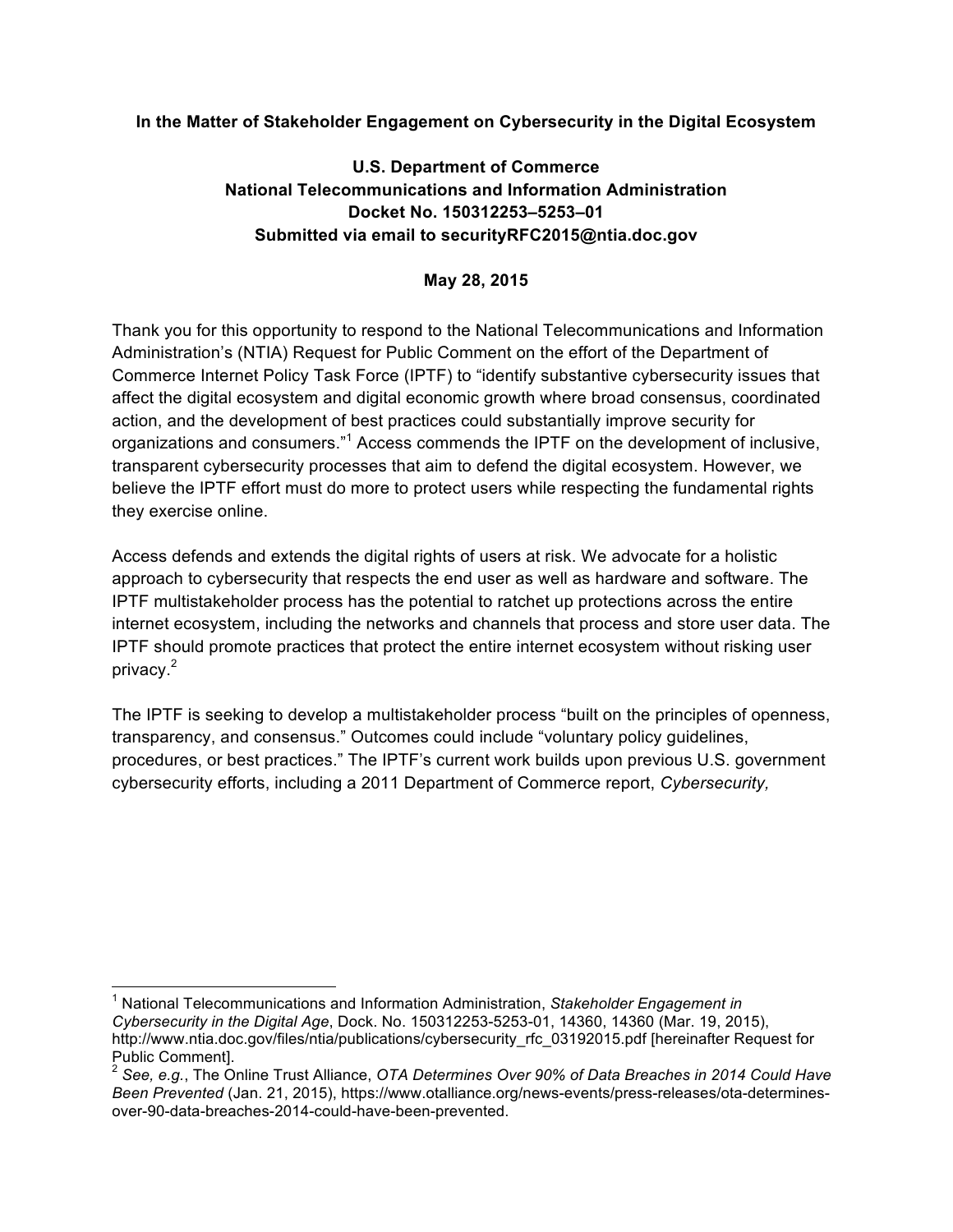*Innovation, and the Internet Economy*,<sup>3</sup> and Executive Order 13636 (EO 13636) issued in February 2013.<sup>4</sup>

Access encourages IPTF to consider the human rights impact of any best practices that it develops both domestically and internationally. Cybersecurity is collectively improved if policies are developed with an eye toward the security of all systems, not only those within the United States. While Access believes the efforts of the IPTF are preferable to current sweeping proposals for regulatory or legislative action, particularly those that ignore human rights or transfer responsibility for cybersecurity to military organizations, policies developed through the IPTF multistakeholder process or through other channels should not interfere with the openness of the internet.<sup>5</sup> Specifically, Access suggests that IPTF:

- evaluates the impact of any cybersecurity process on user rights, including privacy and freedom of expression;
- develops rules to support adoption of strong digital security tools and technologies, including end-to-end and device encryption;
- coordinates with companies on an education campaign instructing users on precautions to reduce the risk of malware and other malicious activities; and
- encourages international cooperation guided by principles such as due process, oversight, and transparency.

## **The relationship between security and human rights**

As the IPTF has noted, "privacy and civil liberties implications may arise when personal information is used, collected, processed, maintained, or disclosed in connection with an organization's cybersecurity activities."<sup>6</sup> Privacy need not be sacrificed to achieve strong digital security. Many security solutions also protect privacy. For example, encryption tools improve security and protect privacy. However, the IPTF should avoid promoting security measures that undermine privacy or the neutrality of the internet.

The user-up approach to cybersecurity, which implicates strong encryption, user education, and rapid fixes for vulnerabilities that put users at risk, seeks to improve the entire security

 <sup>3</sup> The Department of Commerce Internet Policy Task Force, *Cybersecurity, Innovation and the Internet Economy (The Green Paper)*, (June 2011), http://www.nist.gov/itl/upload/Cybersecurity\_Green-Paper FinalVersion.pdf (The Green Paper focuses on the security of businesses not classified as critical infrastructure and how the dynamic change of the digital ecosystem challenged the usefulness of "traditional regulation" and compliance).

<sup>&</sup>lt;sup>4</sup> Required the National Institute of Standards and Technology (NIST) to create a voluntary framework in consultation with the private sector for improving the cybersecurity of critical infrastructure. EO 13636 also

 $5$  While the IPTF cybersecurity processes have factored privacy and user security, other cybersecurity proposals by the Obama Administration and bills introduced in Congress would create new risks to user security and privacy. For instance, the Administration's information sharing proposal would grant companies sweeping liability protection against privacy laws, removing the incentive for companies to protect user privacy; *see* President Barack Obama, Information Sharing Legislative Proposal, https://www.whitehouse.gov/sites/default/files/omb/legislative/letters/updated-information-sharinglegislative-proposal.pdf.<br><sup>6</sup> Request for Public Comment at 14362.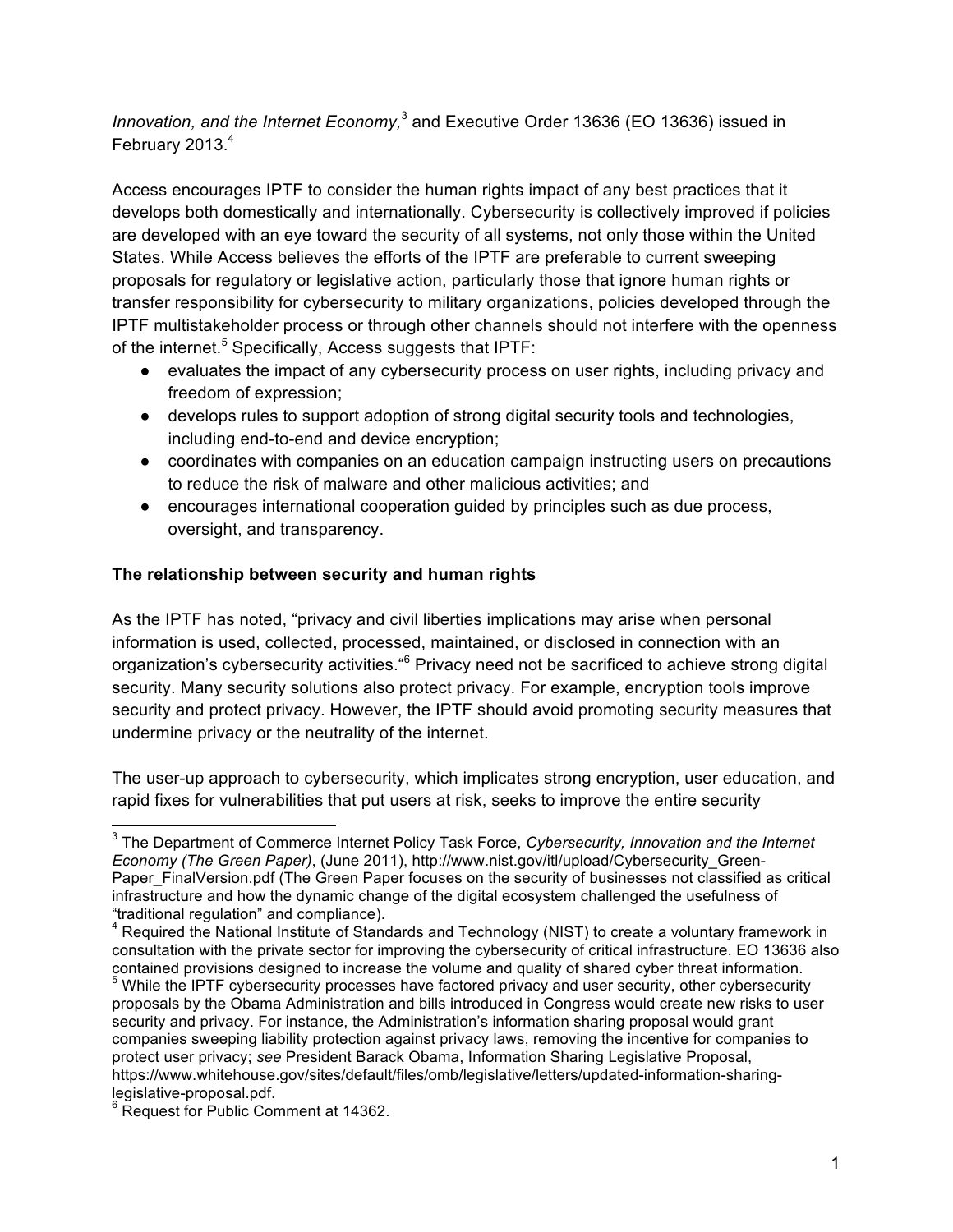ecosystem. It recognizes that no individual effort will provide a perfect solution, but instead that cybersecurity is a shared responsibility. Cooperation between users, companies, and the government is critical. The IPTF is well suited to work with all stakeholders to develop rules in line with the user-up approach to cybersecurity.<sup>7</sup>

Effective security solutions can and should promote user privacy. David Kaye, the UN Special Rapporteur on the Promotion and Protection of the Right to Freedom of Opinion and Expression, recently released a report highlighting the relationship between encryption and anonymity and the rights to privacy and freedom of expression:

"Encryption and anonymity, today's leading vehicles for online security, provide individuals with a means to protect their privacy, empowering them to browse, read, develop and share opinions and information without interference and enabling journalists, civil society organizations, members of ethnic or religious groups, those persecuted because of their sexual orientation or gender identity, activists, scholars, artists and others to exercise the rights to freedom of opinion and expression."<sup>8</sup>

While the IPTF should be commended for considering privacy, it should ensure any cybersecurity process properly evaluates impact on user rights.

## **Protecting user data**

Insecurity harms user privacy and risks trust in the internet ecosystem.<sup>9</sup> A study by the Pew Research Center illustrates that "[a]cross the board, there is a universal lack of confidence among adults in the security of everyday communications channels".<sup>10</sup> Users are concerned

<sup>&</sup>lt;sup>7</sup> Instead, the Obama Administration has prioritized Information sharing. The President's information sharing legislative proposal would increase the government's role in transferring data and provide broad liability protections for companies handling personal information. In February, President Obama issued Executive Order 13691 "Promoting Private Sector Cybersecurity Information Sharing". Executive Order No. 13,691, 80 Federal Register 9347 (Feb. 13, 2015), *available at* https://www.whitehouse.gov/thepress-office/2015/02/13/executive-order-promoting-private-sector-cybersecurity-information-shari. Based on the Executive Order, the Department of Homeland Security is undergoing a process of developing standards to guide Information Sharing and Analysis Organizations (ISAOs), organizations to promote sharing between the private sector and the government. Aaron Boyn, *DHS Offering \$11M Grant for Info Sharing Standards*, (May 27, 2015),

http://www.federaltimes.com/story/government/cybersecurity/2015/05/27/dhs-grant-infosharing/28012873/. However, security experts have shown that companies do not need immunity. Existing privacy laws do not prohibit sharing the types of information useful for network security. Ben Adida et al., *Letter from technologists to Members of Congress* (Apr. 16, 2015),

https://cyberlaw.stanford.edu/files/blogs/technologists\_info\_sharing\_bills\_letter\_w\_exhibit.pdf. Information sharing is a reactive policy solution, and fails to protect against the newest attacks.

Report of the Special Rapporteur on the Promotion and Protection of the Right to Freedom of Opinion and Expression, U.N. Doc. A/HRC/29/32, 3, (May 22, 2015).<br><sup>9</sup> See Center for International Governance Innovation and Ipsos, *Global Survey on Internet Security* (Nov.

<sup>14, 2014),</sup> https://www.cigionline.org/internet-survey (Finding that 36% of users believe their private information is very secure on the internet).<br><sup>10</sup> Marv Madden, *Public Perceptions of Privacy and Security in the Post-Snowden Era*, Pew Research

Center Nov. 12, 2014), http://www.pewinternet.org/2014/11/12/public-privacy-perceptions/.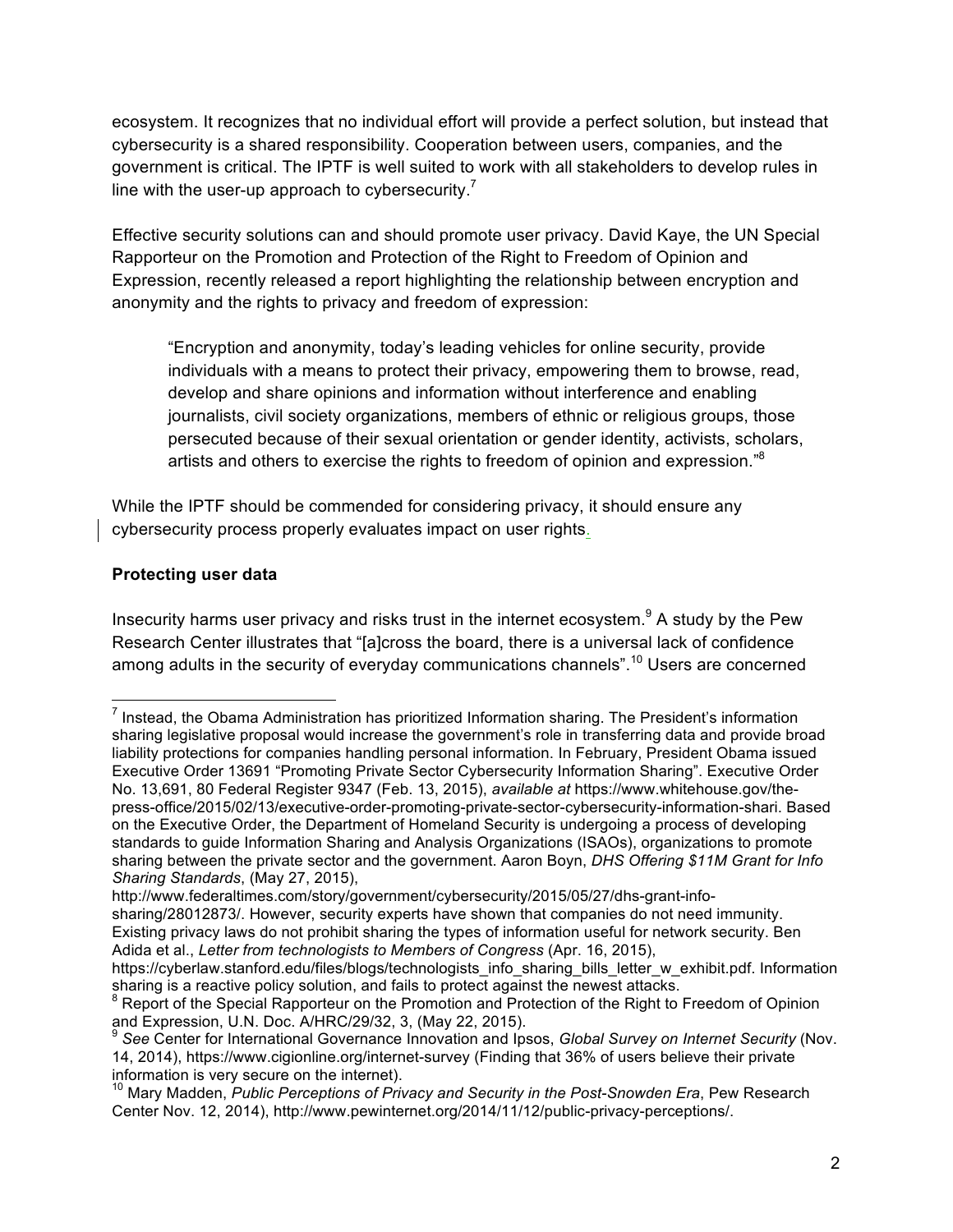with the impact of government surveillance programs on digital security as well as the potential for malicious actors to access their personal information.<sup>11</sup>

The companies that store and transmit personal information have not taken adequate measures to implement security protocols that protect users. While corporate financial losses from recent large-scale data breaches have been less than anticipated, the harm suffered by the billions of users impacted by these breaches extends beyond their monetary impact to also include inestimable intangible damages.<sup>12</sup> More needs to be done to ensure companies have the proper incentives to implement adequate security that protects all user information. Furthermore, companies need to take a pro-active approach toward notifying users when their information has been compromised, regardless of potential financial impact on users.

In recognition of some of the gaps in corporate digital security practices, Access developed the Data Security Action Plan.<sup>13</sup> The Plan, which was developed in consultation with technology experts and members of the private sector, consists of seven steps that companies can take to provide a minimum level of protection for user data. While increased security will not stop all data breaches, it would reduce the total number and minimize the impact by increasing the cost of unauthorized access to sensitive user data.

## **Promotion of security best practices**

The IPTF should promote the adoption of security best practices. Efforts to protect critical infrastructure miss many of the most frequently used systems and services, leaving weak points in the security ecosystem.<sup>14</sup>

# *Encryption and other security measures*

Strong digital security practices should be adopted as an element of any corporate comprehensive security plan. As we've noted,

"[Increasing] digital security and reining in unauthorized access to data does not necessarily shut down legitimate access to data for law enforcement or national security purposes. There are several different approaches that may be taken for officials to appropriately compel necessary information. What data security will do is protect users

 <sup>11</sup> *See* Center for International Governance Innovation and Ipsos, *Global Survey on Internet Security* (Nov. 14, 2014), https://www.cigionline.org/internet-survey (Finding that 61% of users are concerned that government agents from their own countries are monitoring their online activities and that 77% of users are concerned about someone hacking into their accounts to steal their personal information).

<sup>&</sup>lt;sup>12</sup> Benjamin Dean, *Why Companies Have Little Incentive to Invest in Cybersecurity*, The Conversation (Mar. 4, 2015), http://theconversation.com/why-companies-have-little-incentive-to-invest-in-cybersecurity-37570 (Reporting that 2014 network breaches of Sony Pictures, Home Depot, and Target cost each company an estimated 1-2% of their annual sales).

 $^{13}$  Access, Data Security Action Plan, https://encryptallthethings.net/docs/EATT.pdf.<br><sup>14</sup> For example, the NIST Cybersecurity Framework was developed for critical infrastructure: the systems the incapacitation or destruction of which would debilitate security, economic security, public health, or public safety.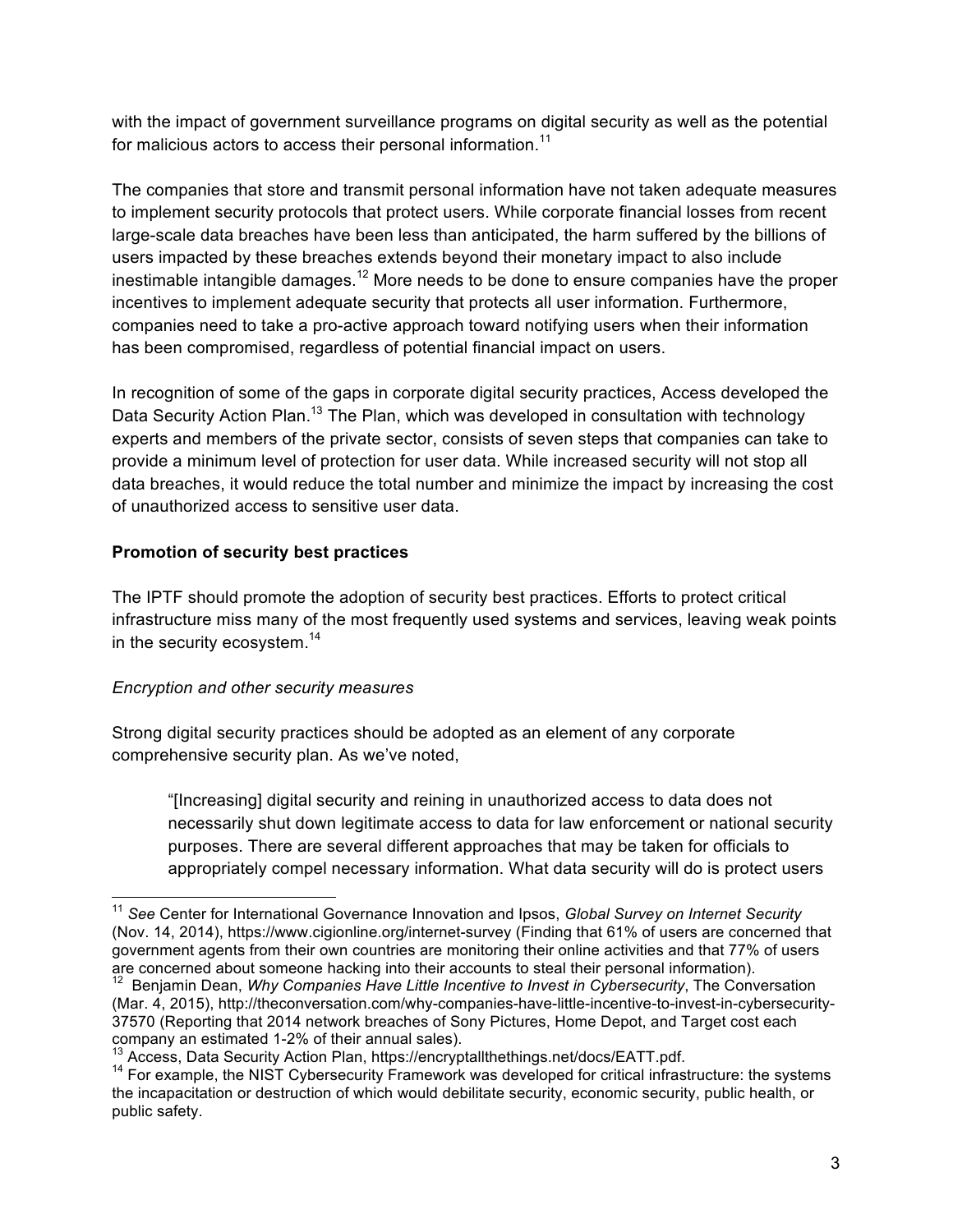and their financial, legal, and professional interests from unlawful or unauthorized thirdparty or government access.<sup>15</sup>

The IPTF should develop rules to support adoption of strong digital security, including end-toend and device encryption. Special Rapporteur Kaye noted that companies also have responsibility to protect human rights and ensure a positive impact of their work.<sup>16</sup> As he makes clear in his report, security measures are critical for the exercise of human rights. Proper security measures protect against potential snoopers, and increase protections for worldwide users facing more acute threats.<sup>17</sup> The IPTF, as part of the multistakeholder process, is well situated to determine effective security measures.

The IPTF can build upon existing efforts to identify industry standards. For instance, as discussed above, Access has identified minimum security-enhancing steps applicable to every internet platform in the Data Security Action Plan. The seven steps of the Action Plan include: (1) Implement strict encryption measures on all network traffic; (2) execute verifiable practices to effectively secure user data stored at rest; (3) Maintain the security of credentials, and provide robust authentication safeguards; (4) initiate a notification and patching system to promptly address known, exploitable vulnerabilities; (5) use algorithms that follow security best practices; (6) enable or support use of client-to-client encryption; (7) provide user education tools on the importance of digital security hygiene.<sup>18</sup>

The Data Security Action Plan is not meant to be exhaustive, nor is it intended to address unique challenges of particular services. The IPTF should utilize the multistakeholder process to expand upon the Action Plan to create a flexible set of best practices that can be tailored to particular industries and updated as the security landscape evolves.

# *Malware and botnets*

Any initiatives to counter the spread of malware must adequately protect privacy and the integrity of the internet. Solutions must target the companies that can take measures to limit exposure to malware and users who can better understand risks. Industry best practices should be paired with an increased focus on user education, highlighting the risks of unknown apps and advertisements.

 <sup>15</sup> Amie Stepanovich, *Fool's Gold: Data Security is Vital to User*, Access (Oct. 16, 2014), https://www.accessnow.org/blog/2014/10/16/fools-gold-data-security-is-vital-to-users.

 $16$  In the future, Special Rapporteur Kaye plans to focus on the human rights responsibilities of companies relating to security; A/HRC/29/32 10-11.

<sup>17</sup> *See* Andrea Peterson, *Today's Internet Users are Still Being Hurt by 990s-era U.S. Encryption Policies*  (May 28, 2015), http://www.washingtonpost.com/blogs/the-switch/wp/2015/05/28/todays-internet-usersare-still-being-hurt-by-90s-era-u-s-encryption-policies/.

<sup>&</sup>lt;sup>18</sup> Access, Data Security Action Plan, https://encryptallthethings.net/docs/EATT.pdf.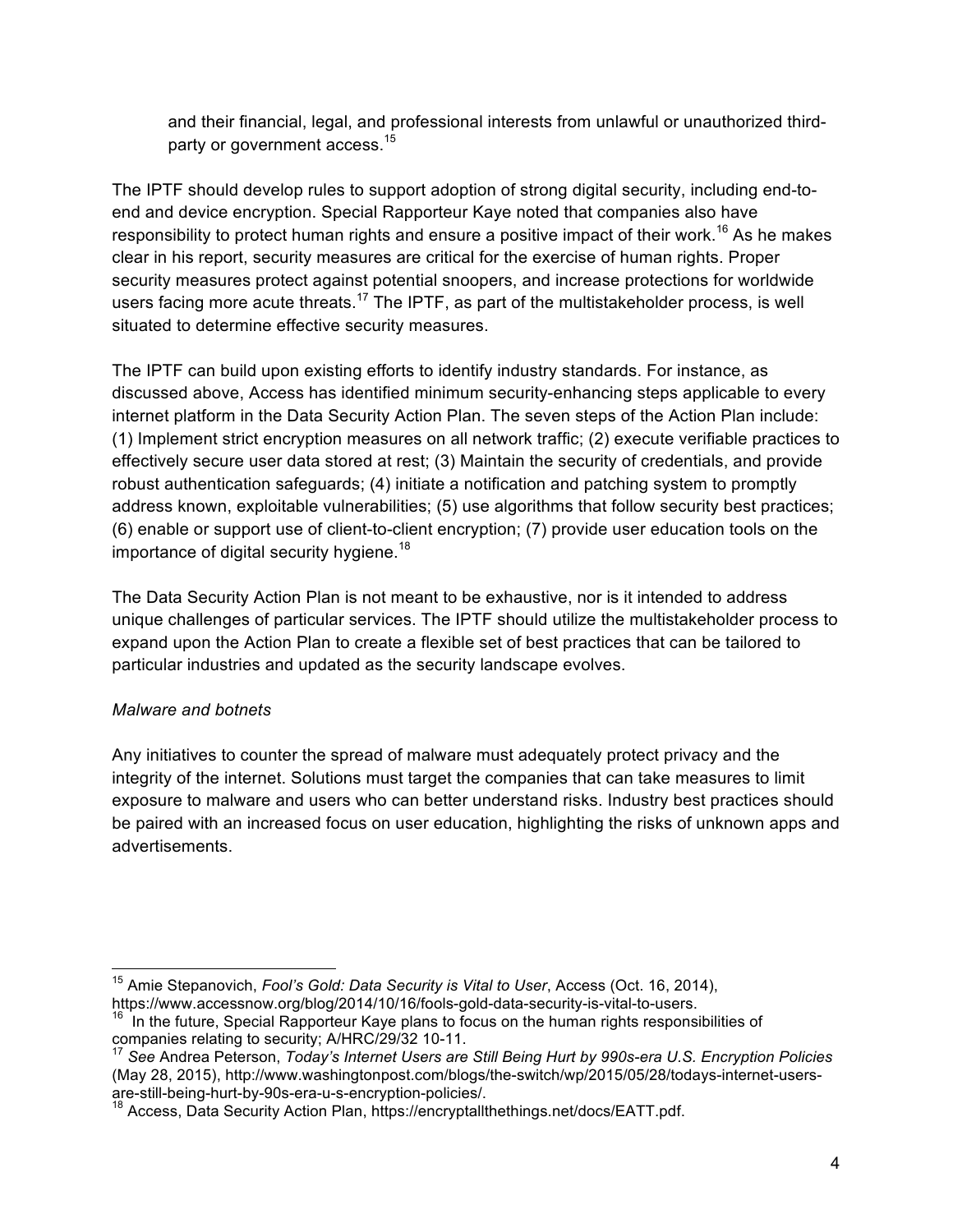The 2015 Symantec Internet Security Threat Report showed increased prevalence of ransomware and "malicious advertising."<sup>19</sup> Such attacks pose particular threats to users, especially users without knowledge of basic digital security. Malicious advertisements can operate on major, trusted platforms. The number of parties, including the platform, advertising agency, and company advertising, permits the diffusion of responsibility and creates an additional challenge for attribution.<sup>20</sup>

Existing efforts to counter malware and botnets, including a voluntary botnet code of conduct for internet service providers, have not adequately protected privacy and the integrity of the internet. $21$  The IPTF should coordinate with companies on an education campaign instructing users on precautions reducing the risk of malware. With fewer devices susceptible to control, the accessibility of botnets decreases. In addition, the voluntary botnet code should be strengthened to better protect privacy and make clear that blocking and direct monitoring are invasive to users and their use should be discouraged. There must also be some incentive for service providers to protect users — potentially through an increased role for CERTs, which may aid in companies failing to provide adequate security.

## **International Cooperation**

Insecurity abroad can foster insecurity at home. According to an article in the *Harvard Business Review*, cybersecurity "is a global problem requiring a global solution" and "[i]nternational cooperation is critical."<sup>22</sup> The IPTF must utilize the multistakeholder process to encourage international cooperation guided by principles such as due process, oversight, and transparency.<sup>23</sup> Increasing cooperation would reduce the justification for government surveillance tactics that harm digital security. $24$ 

When a non-negligible amount of cybercrime originates abroad, inward-focused policies are inadequate. Access has teamed with companies and civil society organizations to promote the

 <sup>19</sup> Symantec, *Internet Security Threat Report Volume 20*, 17, 41 (Apr. 2015), https://www4.symantec.com/mktginfo/whitepaper/ISTR/21347932\_GA-internet-security-threat-report-<br>volume-20-2015-social v2.pdf.

volume-20-2015-social\_varial\_variancy<br><sup>20</sup> Rahul Kashyap, *Why Malvertising is Cybercriminals' Latest Sweet Spot, Wired (Nov. 2014),*<br>http://www.wired.com/2014/11/malvertising-is-cybercriminals-latest-sweet-spot/

 $121$  Existing IPTF efforts to counter botnets include the Federal Communication Commission (FCC) Communications Security, Reliability, and Interoperability Council (CSRIC) developed U.S. Anti-Bot Code of Conduct for Internet Service Providers. The Code of Conduct only encourages "respect" for privacy and fails to address whether blocking user access or directly monitor user activity is appropriate. It does little to incentivize adherence; Communications Security, Reliability and Interoperability Council (CSRIC), *Final Report: U.S. Anti-Bot Code of Conduct (ABCs) for Internet Service Providers (ISPs)*, (Mar. 2012), https://transition.fcc.gov/bureaus/pshs/advisory/csric3/CSRIC-III-WG7-Final-ReportFinal.pdf<br><sup>22</sup> David M. Upton, *The Flaws in Obama's Cybersecurity Initiative*, Harvard Business Review (Jan. 20,

<sup>2015),</sup> https://hbr.org/2015/01/the-flaws-in-obamas-cybersecurity-initiative.

<sup>&</sup>lt;sup>23</sup> See International Principles on the Application of Human Rights to Communications Surveillance, Principle on Safeguards for International Cooperation (May 2014)<br>https://en.necessaryandproportionate.org/text#principle 12.

<sup>&</sup>lt;sup>24</sup> See e.a. Jeremy Scahill and Josh Begley, The Great SIM Heist, The Intercept (Feb. 19, 2015), https://firstlook.org/theintercept/2015/02/19/great-sim-heist/.